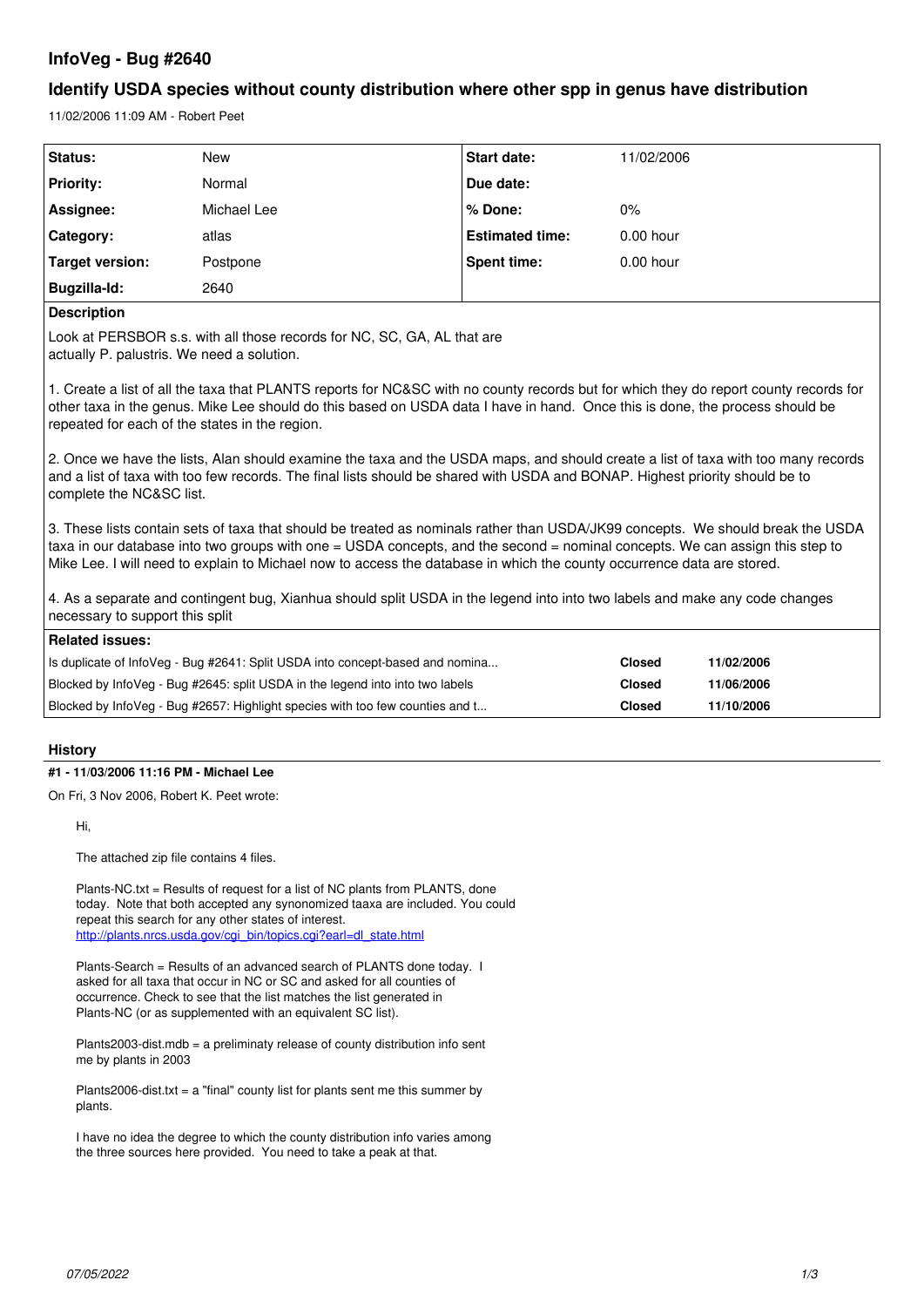#### **#2 - 11/03/2006 11:18 PM - Michael Lee**

(In reply to comment  $\#1$ )

Plants-NC.txt = Results of request for a list of NC plants from PLANTS, done today. Note that both accepted any synonomized taaxa are included. You could repeat this search for any other states of interest. [http://plants.nrcs.usda.gov/cgi\\_bin/topics.cgi?earl=dl\\_state.html](http://plants.nrcs.usda.gov/cgi_bin/topics.cgi?earl=dl_state.html)

Plants-Search = Results of an advanced search of PLANTS done today. I asked for all taxa that occur in NC or SC and asked for all counties of occurrence. Check to see that the list matches the list generated in Plants-NC (or as supplemented with an equivalent SC list).

Plants-NC matches the Plants-Search list (where in NC) exactly, except it contains the additional synonyms (only synonyms are extra).

#### **#3 - 11/03/2006 11:22 PM - Michael Lee**

(In reply to comment  $#1$ )

Plants-NC matches the Plants-Search list (where in NC) exactly, except it contains the additional synonyms (only synonyms are extra).

I just downloaded new plants to form the Plants-SC file, and it matches the plants-search list exactly, too, except with the additional synonyms, but no non-synonyms. So the information in those lists as far as distribution is the same, just the first file(s) include more taxonomic information.

### **#4 - 11/10/2006 02:31 PM - Michael Lee**

Note that the other bugs related to this one can be nicely viewed here: <http://bugzilla.ecoinformatics.org/showdependencytree.cgi?id=2640>

#### **#5 - 11/10/2006 02:42 PM - Michael Lee**

This PART of the bug is done, but there are still other related bugs that need addressing. [http://www.unc.edu/~mikelee/cvs/eep/atlas/USDA\\_Distribution\\_Work.zip](http://www.unc.edu/~mikelee/cvs/eep/atlas/USDA_Distribution_Work.zip) is a zipped database that contains the results of what I've done. A short summary of how I envisioned that this be used is here: <http://www.unc.edu/~mikelee/cvs/eep/atlas/howToUsePlantsDistDB.txt>

How I did what I did can be seen here:

[http://www.unc.edu/~mikelee/cvs/eep/atlas/idMissingCountySpp\\_USDA\\_MLeeLog.txt](http://www.unc.edu/~mikelee/cvs/eep/atlas/idMissingCountySpp_USDA_MLeeLog.txt)

Note that some species were not found in the 2006 distribution, but where found in the 2003 distribution, and I have not worked these into the materials in the zipped database:

Symbol Sciname CHVIA Chrysogonum virginianum var. australe ERLI3 Eriocaulon lineare FIMI Fimbristylis miliacea GAMO2 Galactia mollis GAPA5 Galium parisiense ONMO Onosmodium molle PRPU3 Prunus pumila PTVI2 Pterocaulon virgatum RHAL5 Rhododendron alabamense RHAM Rhynchosia americana ROPAP Rorippa palustris ssp. palustris SAMA11 Salicornia maritima SPBR Spiranthes brevilabris SPER Sparganium erectum SPERS2 Sparganium erectum ssp. stoloniferum

### **#6 - 02/04/2007 09:04 PM - Robert Peet**

reassign to Bob Peet to resolve based on data being collected by Jeff Ott.

#### **#7 - 09/08/2007 01:24 PM - Robert Peet**

• Bug 2645 has been marked as a duplicate of this bug. \*\*\*

#### **#8 - 09/08/2007 01:25 PM - Robert Peet**